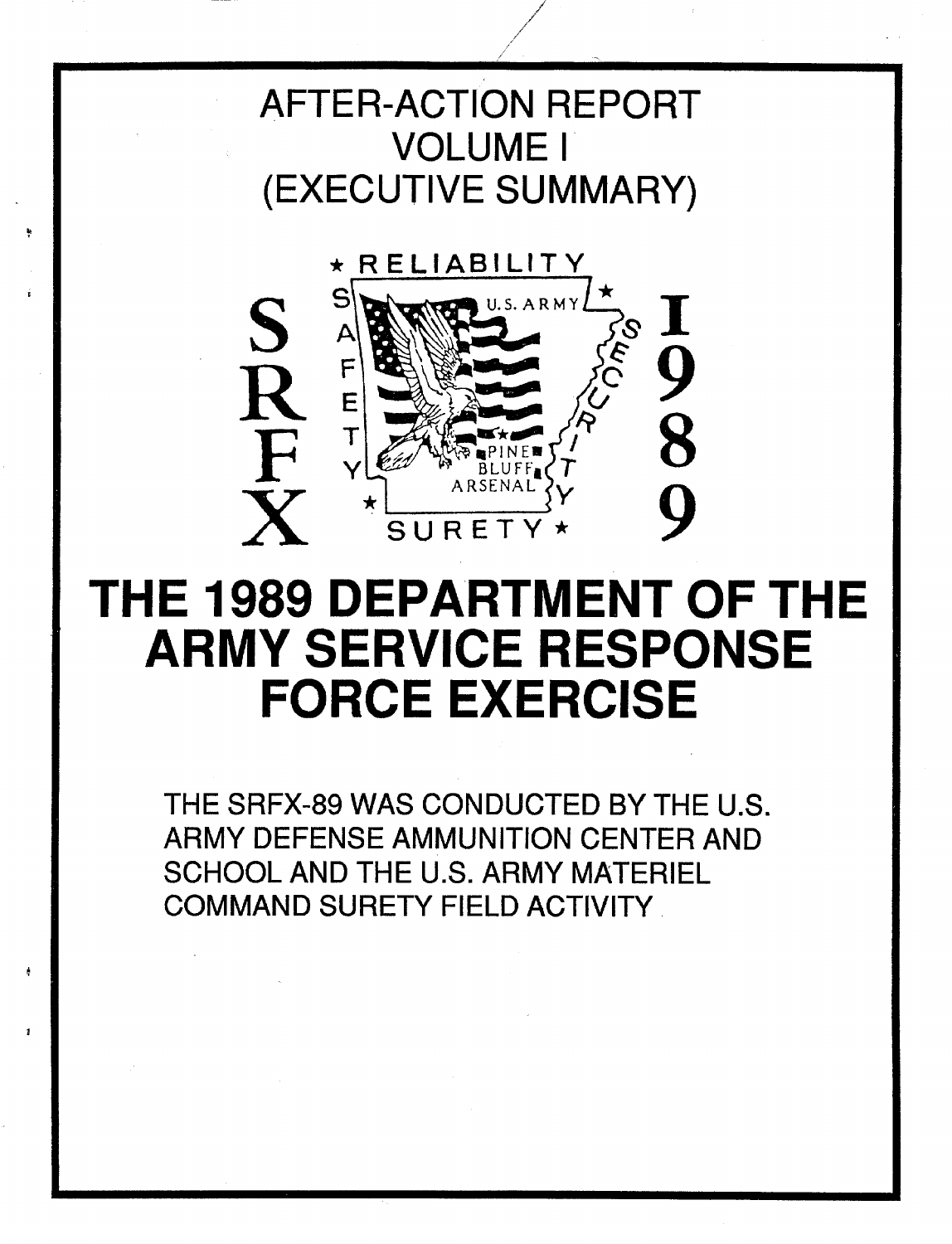The 1989 Department of the Army Service Response Force Exercise After-Action Report

l,

Volume I

EXECUTIVE SUMMARY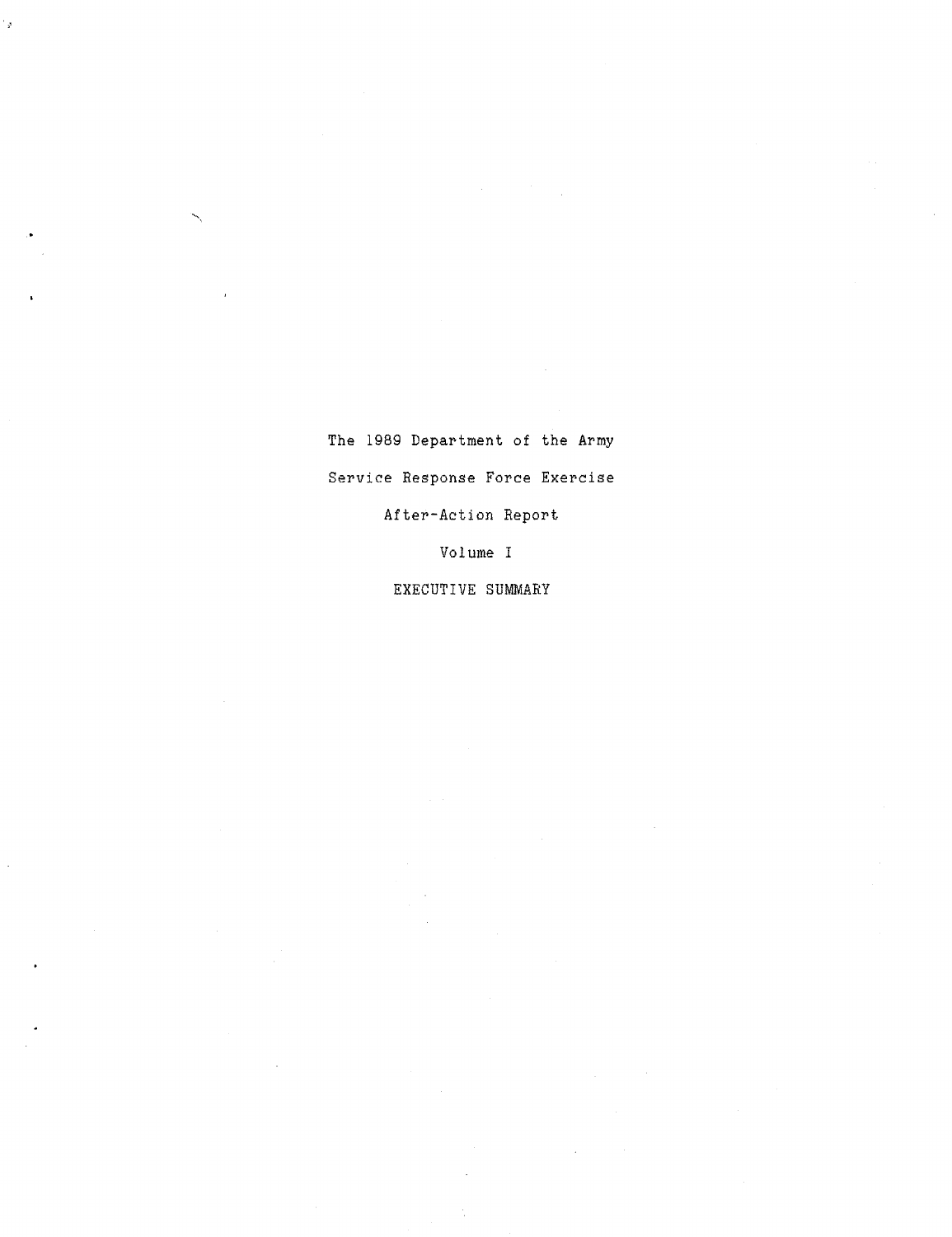The Service Response Force Exercise - 89 (SFRX-89) conducted at Pine Bluff Arsenal was the most valuable experience to date in providing the assurance that the Army, in conjunction with State and Federal Agencies, could respond to an off-post toxic chemical accident and manage the crisis responsibly.

Plans, concepts, equipment, facilities, and people were fully challenged and the exercise outcome provided valuable lessons to be incorporated in current plans and future operations.

It will take a lot of time and resources, but we must continue to plan, exercise and improve our Emergency Response Operations to assure ourselves and our community that the Army, along with Federal, State and Local Officials will be able to minimize the impact of a major chemical accident should it occur.

david a. nydam

Brigadier General, USA Commander Service Response Force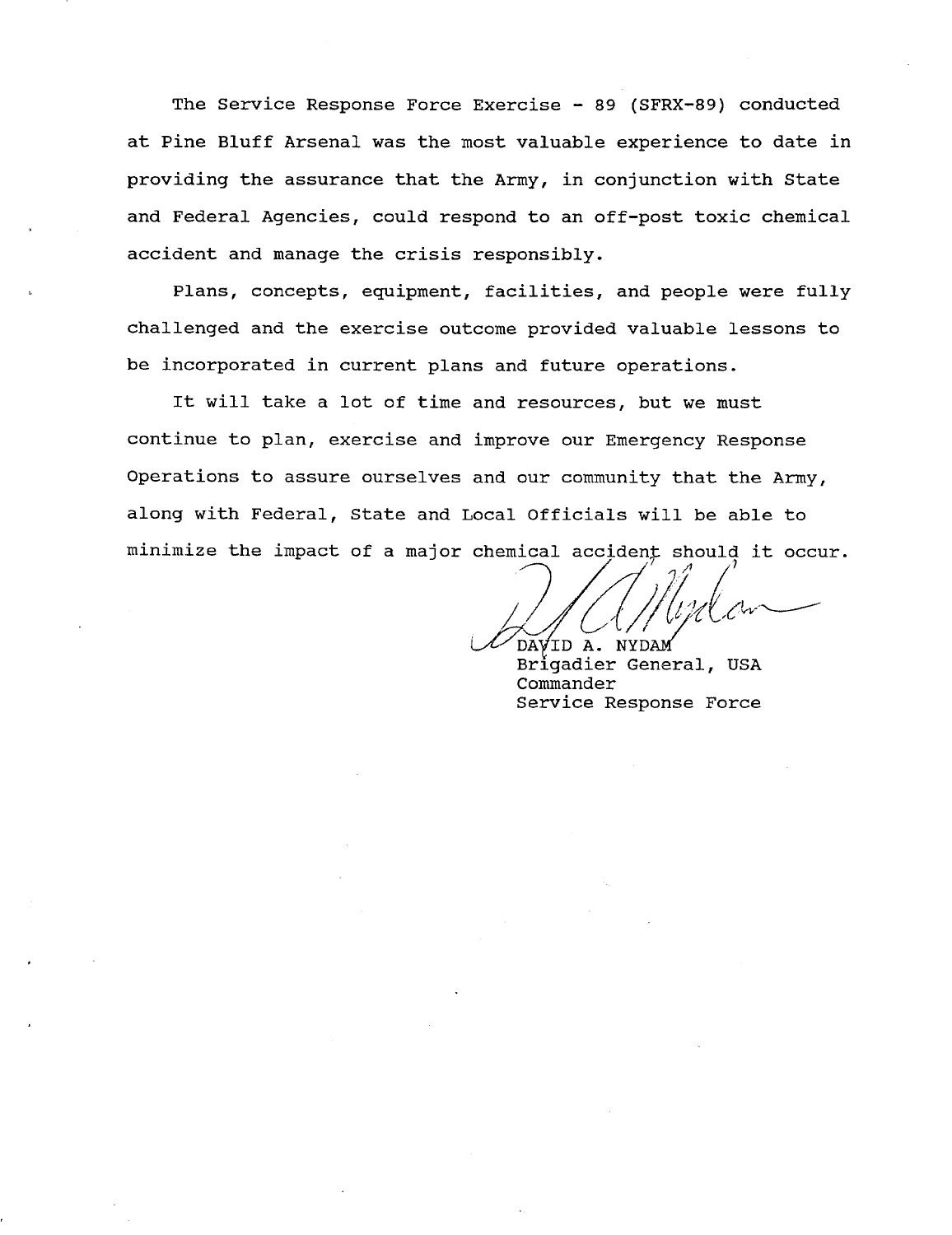## VOLUME I

### TABLE OF CONTENTS

| <b>Section</b>                                                                                                                                                                                             | Page                                                                                            |
|------------------------------------------------------------------------------------------------------------------------------------------------------------------------------------------------------------|-------------------------------------------------------------------------------------------------|
| TABLE OF CONTENTS                                                                                                                                                                                          | 111                                                                                             |
| INTRODUCTION<br>Α                                                                                                                                                                                          | l                                                                                               |
| Purpose of After Action Report<br>Background<br>Scope of Exercise Play                                                                                                                                     | l<br>l<br>3                                                                                     |
| B<br>SIGNIFICANT CONCLUSIONS                                                                                                                                                                               | 5                                                                                               |
| General<br>Crisis Management<br>Hazard Assessment<br>Field Operations<br>Public Affairs<br>Legal<br>Medical/Health<br>Security<br>Logistics<br>Communications<br>Removal Operations<br>Non-Army Operations | 5<br>6<br>6<br>6<br>γ<br>$\mathbf{r}_{\mathcal{J}}$<br>7<br>8<br>8<br>$\Theta$<br>$\bf{Q}$<br>9 |

Annex

## SCENARIO  $A-1$

 $\frac{1}{4}$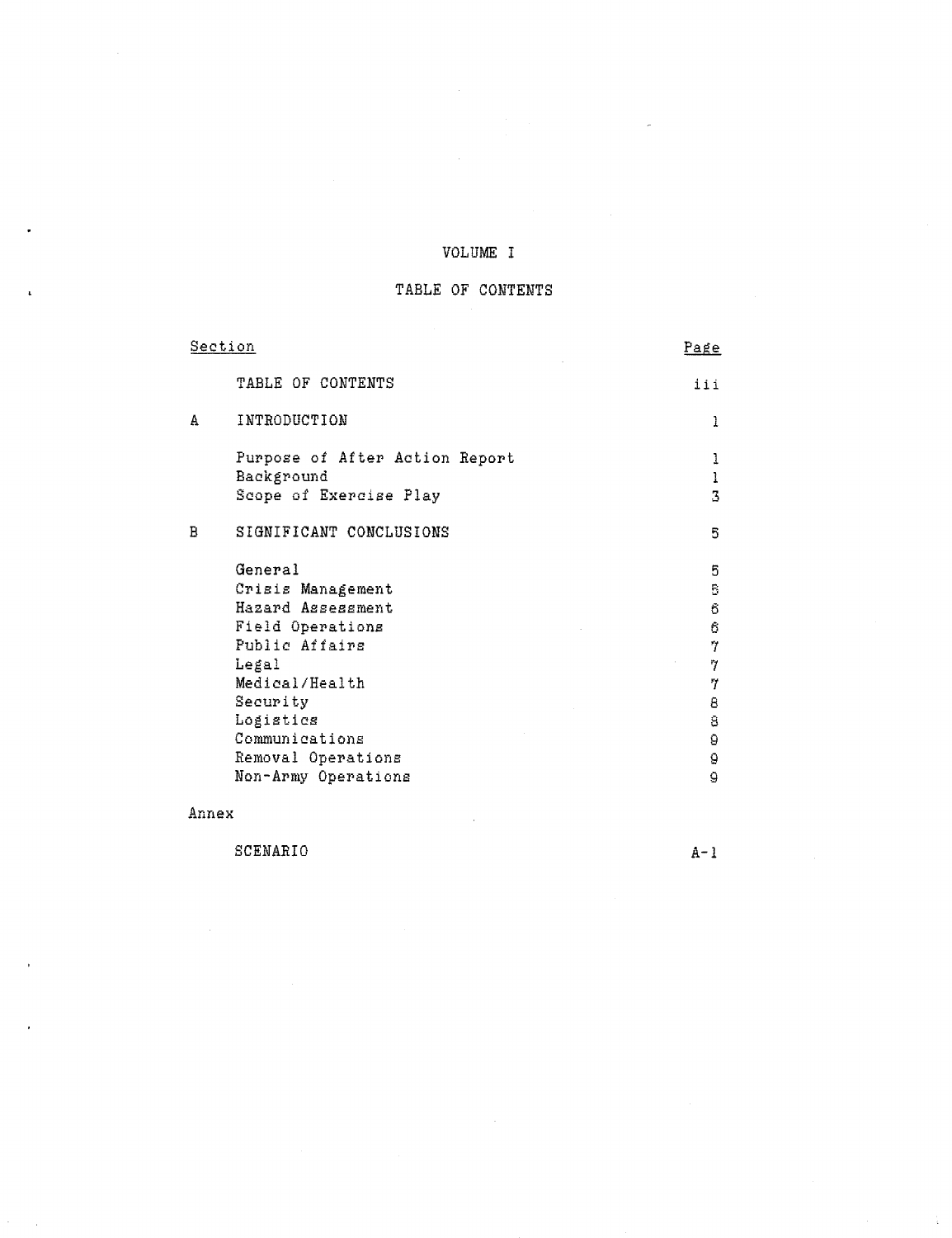#### SECTION A

#### INTRODUCTION

#### Purpose of After-Action Report

The Service Response Force Exercise - 1989 (SRFX-89) After-Action Report is based on observations made during the exercise, and focuses on Army chemical weapon accident response actions, policies and procedures.

The After-Action Report consists of two volumes. Volume I, EXECUTIVE SUMMARY, describes the program and provides significant conclusions. Volume II, OBSERVATIONS, is a compilation of observations of exercise events made by participants, accompanied by discussions and recommendations.

The After-Action Report is designed to serve as:

- A record of actions that occurred during SRFX-89 so that readers can appreciate the scope of activity during such a crisis.

- An action document for making improvements to Army concepts, plans and procedures. The appropriate lead agency is identified in Volume II for observations requiring action.

- A planning guide for the next SRFX by identifying subjects that should be explored.

#### Background

The U.S. Army Materiel Command Surety Field Activity and the U.S. Army Defense Ammunition Center and School conducted an Army Service Response Force exercise at Pine Bluff Arsenal, Pine Bluff, Arkansas, on 12-16 June 1989. SRFX-89 was the second in a continuing series of exercises to improve the Army's capability to respond to an accident at a chemical storage site.

Federal law requires the formation of the National Oil and Hazardous Substances Pollution Contingency Plan, referred to as the National Contingency Plan (NCP). The NCP establishes procedures for responding to oil spills and the release of hazardous substances, including chemical weapon accidents. The Department of Defense (DOD) is the lead national agency for responding to release of hazardous

1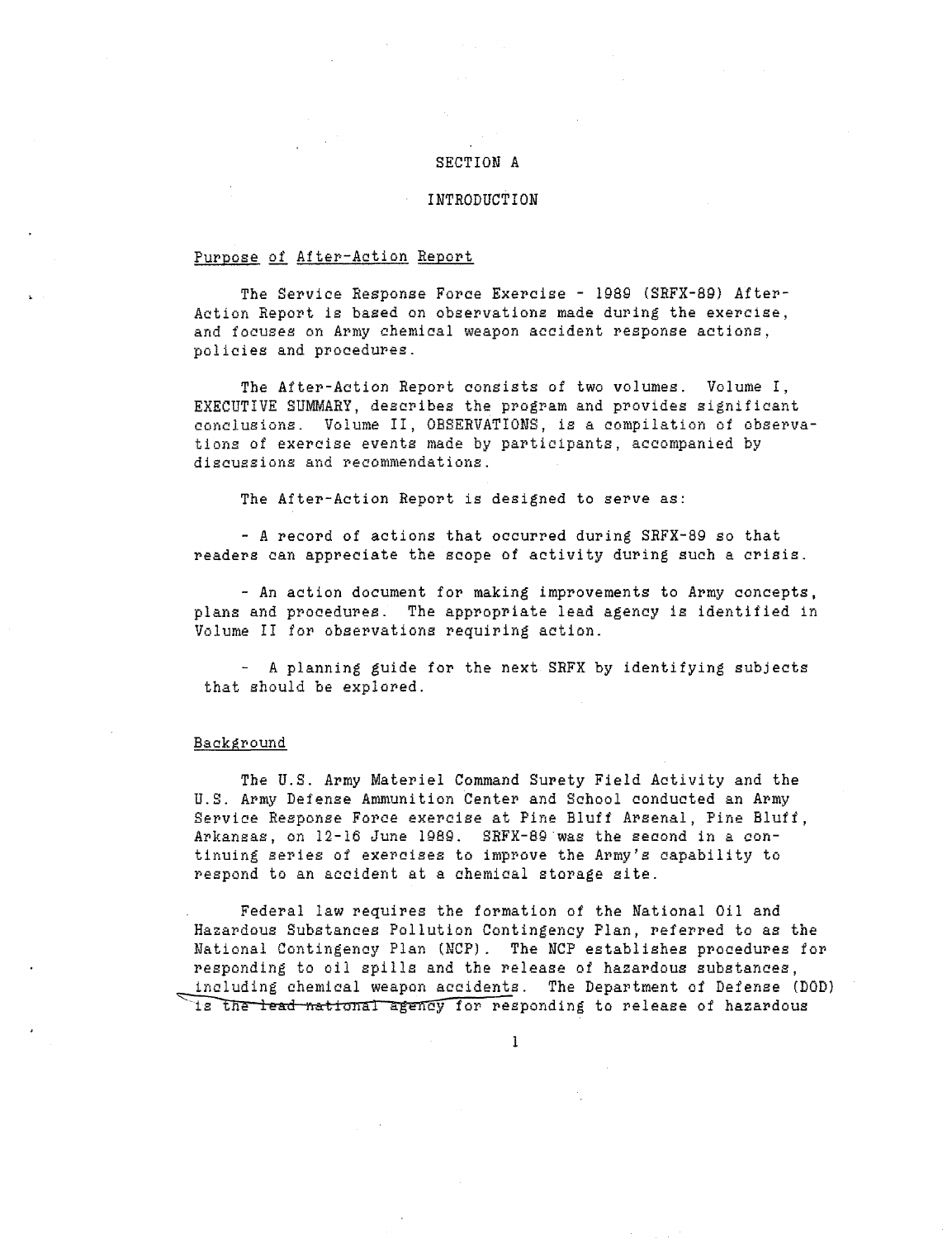substances from DOD vessels or facilities. The Department of the **Army** is **the** lead DOD organization for responding to chemical weapon accidents.

The SRFX program provides for coordinated and periodic training of **Army** response teams and is designed specifically to maintain and improve the Army's response capabilities. In addition, other federal and state response organizations have participated in and benefited from this program.

Army Regulation 50-6, Chemical Surety, dated 12 November 1986, assigns the Commanding General, U.S. Army Materiel Command (AMC), the responsibility to:

- Establish and maintain a Service Response Force (SRF) capable of responding to Army chemical accidents in the continental United States .

- Dispatch an SRF to the site of an Army chemical accident within eight hours after receipt of *notification.*

- Provide the Initial Response Force (IRF) and Service Response Force to assume command and control of on-site activities.

- Exercise the chemical accident response capability (IRF) at each AMC chemical storage site every 18 months.

- Plan for, budget and conduct biennial exercises of the Army's Srf.

The Director, U.S. Army Materiel Command Surety Field Activity, has the responsibility to exercise and evaluate individual amc response forces at intervals not to exceed 18 months and to plan for, conduct and evaluate Army SRFXs biennially in coordination with the u.s. army Defense Ammunition center and school.

The Director, U.S. Army Defense Ammunition Center and School, has the responsibility to plan for, conduct and evaluate Army SRFXs biennially in coordination with the AMC Surety Field Activity and to establish and conduct special instruction to support Chemical Accident/Incident Response and Assistance operations.

Pine Bluff Arsenal, the host installation for SRFX-89, did an outstanding job of supporting the exercise. The contributions of the arsenal commander, his staff and the many other arsenal employees who participated in SRFX-89 were instrumental in assuring its success.

State and local authorities have the responsibility to minimize the adverse impact chemical accidents may have on the general population. Their participation in this exercise greatly enhanced the Army's understanding of joint chemical accident response operations.

2

- t: :~~~~~~~~~~~~~~~~I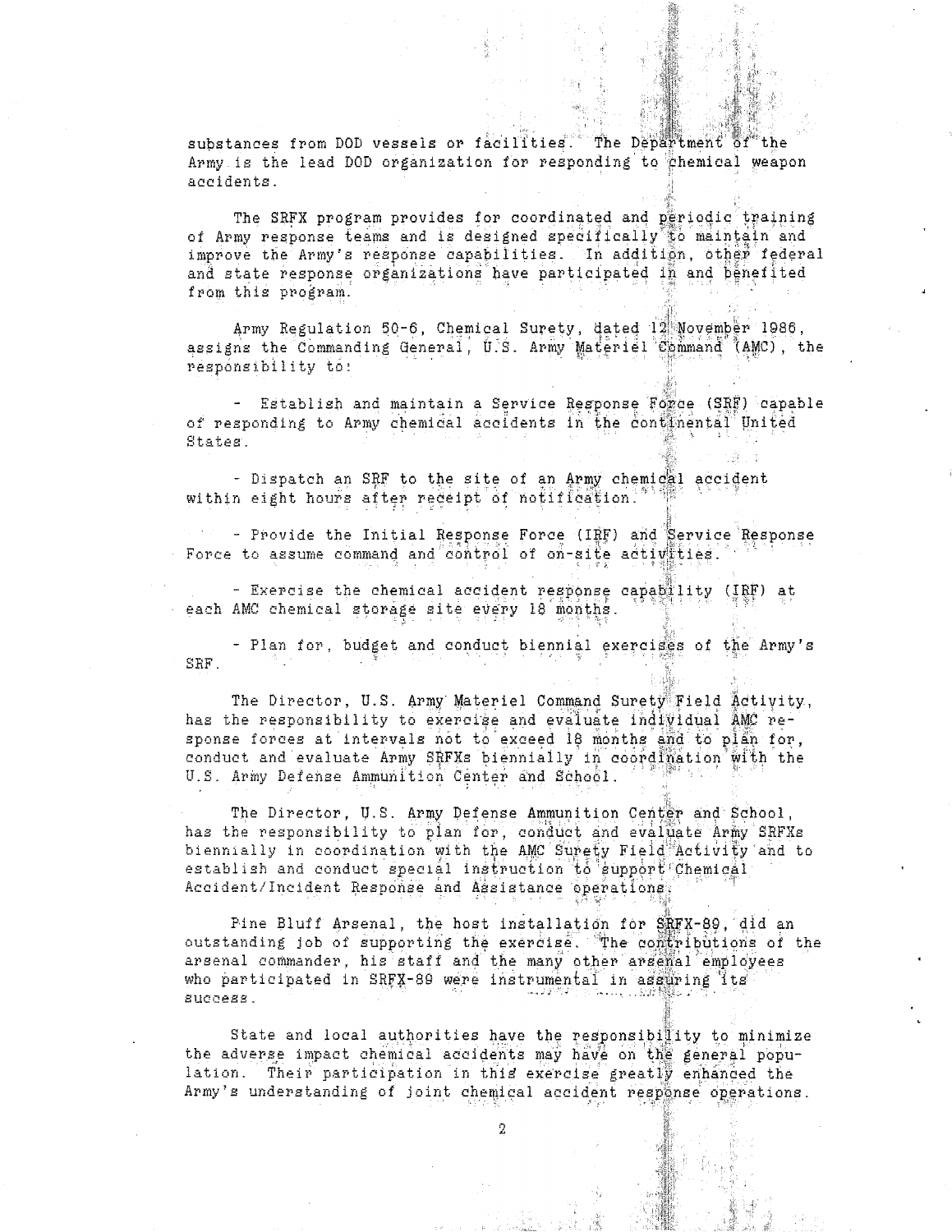#### Scope of Exercise Play

The objectives of SRFX-89 were to:

- Provide training for participants.
- Exercise current plans and test new concepts.
- Obtain lessons learned in order to make improvements.

SRFX-89 simulated an accident involving chemical weapons that presented many of the challenges and pressures which would face the Service Response Force Commander and the response teams under his control. The scenario is described in the Annex to this volume. The exercise provided training for 1100 participants in crisis management, hazard assessment, field operations, public affairs, legal, medical/health, security, logistics, communications, removal operations, and interaction with non-Army organizations.

The SRF was commanded by Brigadier General David A. Nydam, the Program Manager for Chemical Demilitarization. Bg Nydam was also the designated on-scene coordinator. The deputy SRF Commander was Brigadier General Dennis L. Benchoff. The deputy on-scene coordinator was Mr. James Bacon, Executive Assistant, Pine Bluff Arsenal. The SRF consisted of U.S. Army Armament, Munitions and Chemical Command (AMCCOM) and U.S. Army Depot System Command (DESCOM) personnel; selected staff members from HQ, AMC, and various AMC installations; an Initial Response Force provided by Pine Bluff Arsenal, and commanded by Colonel Richard W. Smith, that was subsequently integrated into the SRF; Explosive Ordnance Disposal augmentation from U.S. Forces Command; and other military support elements.

Other players broadened the capabilities represented at the exercise site. Regional Response Team VI included Environmental Protection Agency and Federal Emergency Management Agency personnel. The State of Arkansas was represented by members of the Office of Emergency Services, the Department of Health, the Department of Pollution Control and Ecology, the State Police, and the State Adjutant General. Significant participation was provided by Jefferson County and the cities of Pine Bluff and White Hall. Several other counties and municipalities in the surrounding area also played their roles in the simulated emergency.

Still other organizations were engaged in exercise play at their home stations. These included the Army Staff, the AMC Headquarters Staff, the DESCOM and AMCCOM Emergency Operations Centers, and the CRDEC Emergency Operations Center.

More than one hundred controllers and support staff worked long hours to represent the simulated problems as realistically as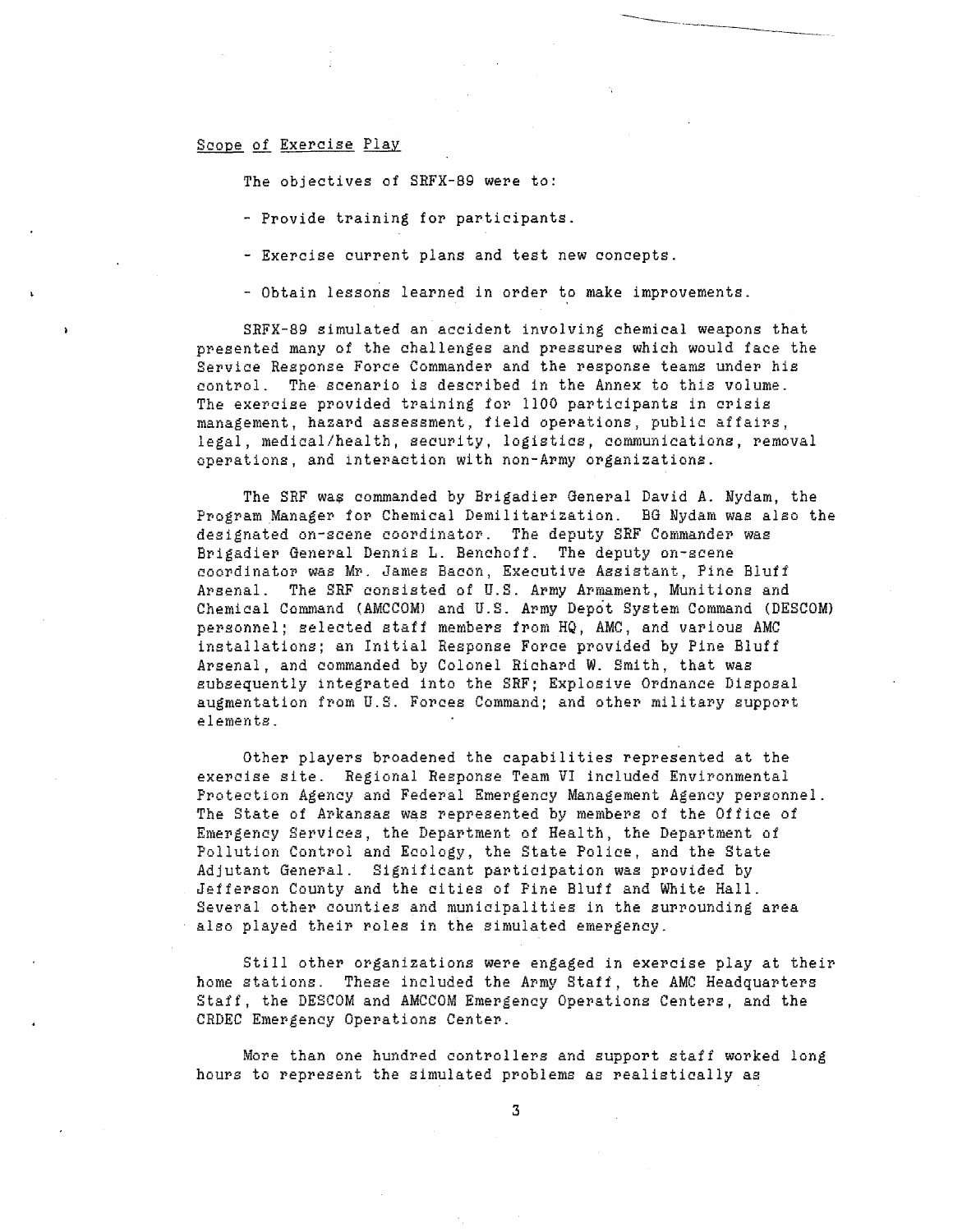possible. They also learned a lot about emergency response and contributed directly to the accomplishment of exercise objectives.

SRFX-89 was a no-fault exercise wherein every participant had opportunities to demonstrate proficiency without fear that he or she would be criticized personally for errors. The satisfaction obtained **from** the experience should be a confidence builder for everyone involved.

comments on this After-Action Report should be sent to the following **address:**

 $\ddot{\hat{i}}$ : j

 $\frac{1}{2}$ 

Director **U.** S. **Army** Materiel Command Surety Field Activity ATTN: AMxSA Picatinny Arsenal, NJ 07806-5000

Telephone: Commercial (201) 724-4838 or AUTOVON 880-4838 Datafax: Commercial (201) 724-4988 or AUTOV0N 880-4988 Message: DIR AMCSFA PICATINNY ARS NJ //AMXSA// E-Mail: amxsa@pica.army.mil

4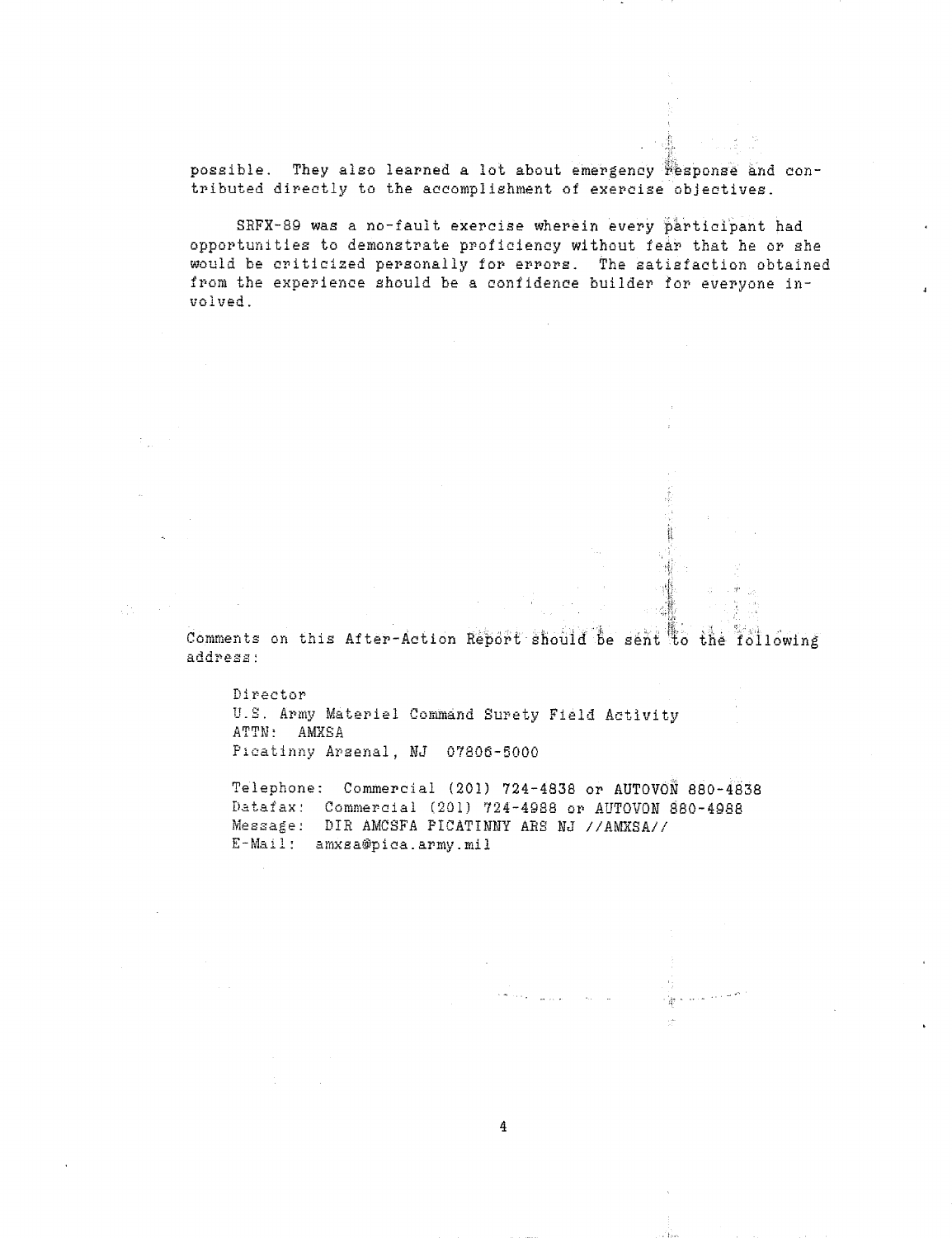#### SECTION B

#### SIGNIFICANT CONCLUSIONS

#### General

The actions taken by the Initial Response Force (IRF), Service Response Forces (SRF), and other federal, state and local teams to respond promptly to the simulated chemical accident, to mitigate the hazard, to effectively integrate and organize the response efforts, and to conduct initial removal operations were impressive.

Significant conclusions resulting from the conduct of SRFX-89 are summarized in the following paragraphs and are discussed in greater detail in Volume II.

#### Crisis Management

The PBA IRF response to the chemical accident was in accordance with their response plans and was very effective. Initial actions to mitigate the effects of the accident and to make appropriate notifications and warnings, were accomplished promptly and efficiently.

Organizational problems associated with the SRF in SRFX-87 appear to have been resolved with the publication of the Chemical Service Response Force Commander's Emergency Response Plan (CSRFCERP). This plan established a better organization of the SRF, and provided for the utilization of the best talent in the Army on the SRF.

The cooperation among the SRF, federal, state and local response organizations was commendable. This cooperative spirit contributed significantly to effective interagency working relationships at all levels.

Areas in need of improvement are summarized below.

- The process for integrating the IRF staff with the SRF staff needs attention.

- SRF staff members were not uniformly knowledgeable of the CSRFCERP and the provisions of the National Contingency Plan.

- Some of the SRF staff did not understand the separate responsibilities of the SFRC in his military commander's role and in his role as the OSC.

- The mechanics of off-post coordination and information flow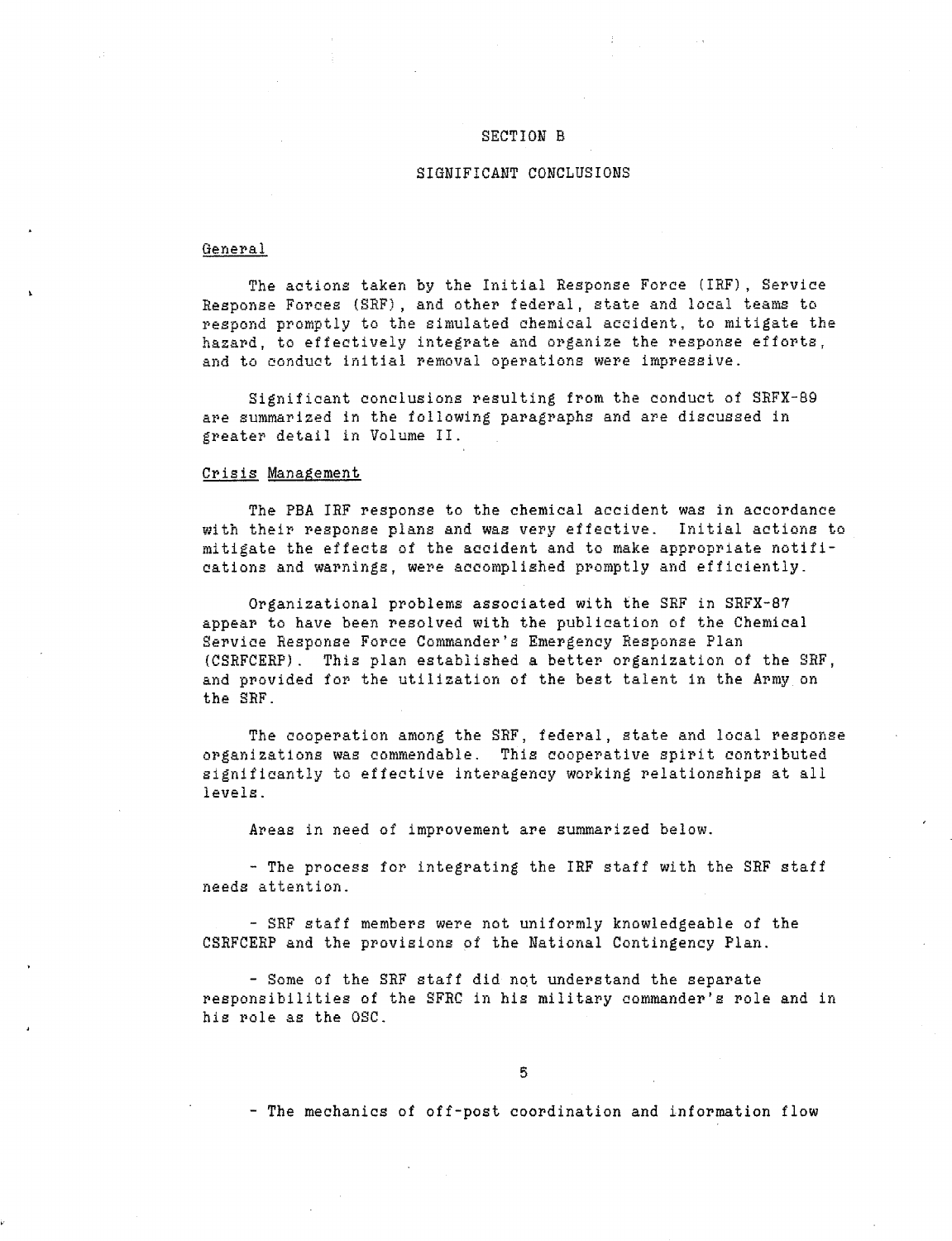are in need **of** refinement.

- The requirement to predesignate the OSC had not been accomplished and the OSC Contingency Plan was not completed in accordance with the National Contingency Plan.

- DAPAM 50-XX should be published as soon as possible. It will provide a single source document describing the concepts and procedures to be used by an emergency response force.

- The use of technical terminology, acronyms and jargon not common to all response force elements caused some misunderstandings and delayed exchange of essential information.

#### Hazard Assessment

Determination of the hazard and identifying the extent of contamination is an important part of a chemical accident response. While SRFX-89 required some chemical hazard assessment simulations. exercise participants plotted contamination contours, operated a Joint Hazards Evaluation Center (JHEC), conducted field measurements, and planned for site restoration requirements. The interaction among response elements of the IRF, SRF and supporting teams in the area of chemical hazard assessment was accomplished properly.

The D2PC plume dispersion model is limited in its ability to predict the location of the hazard. A puff model, which simulates a continuously evolving agent release in time segments, permits a more accurate portrayal of the space and time at varying meteorological conditions and their effect on the agent cloud. Considering the limitations of the D2PC plume dispersion model, the PBA hazard analysis section performed a timely and accurate assessment of the chemical agent hazard, in part because of the presence of a staff meteorologist. His presence provided the necessary expertise and technical skills to apply meteorological factors to computerized contamination plot projections.

Personnel responsible for the deployment of field monitoring teams should have periodic training in the dynamics of chemical agent cloud travel and the limitations of the detectors used to establish the presence of agent.

#### Field Operations

Weapons recovery operations were conducted as nearly as possible as would be done for an actual accident. All tasks were accomplished eventually, but some operations were neither well organized nor performed efficiently.

Activities conducted by IRF, EOD, TEU and other augmentees in the field should be under the control of a single leader. In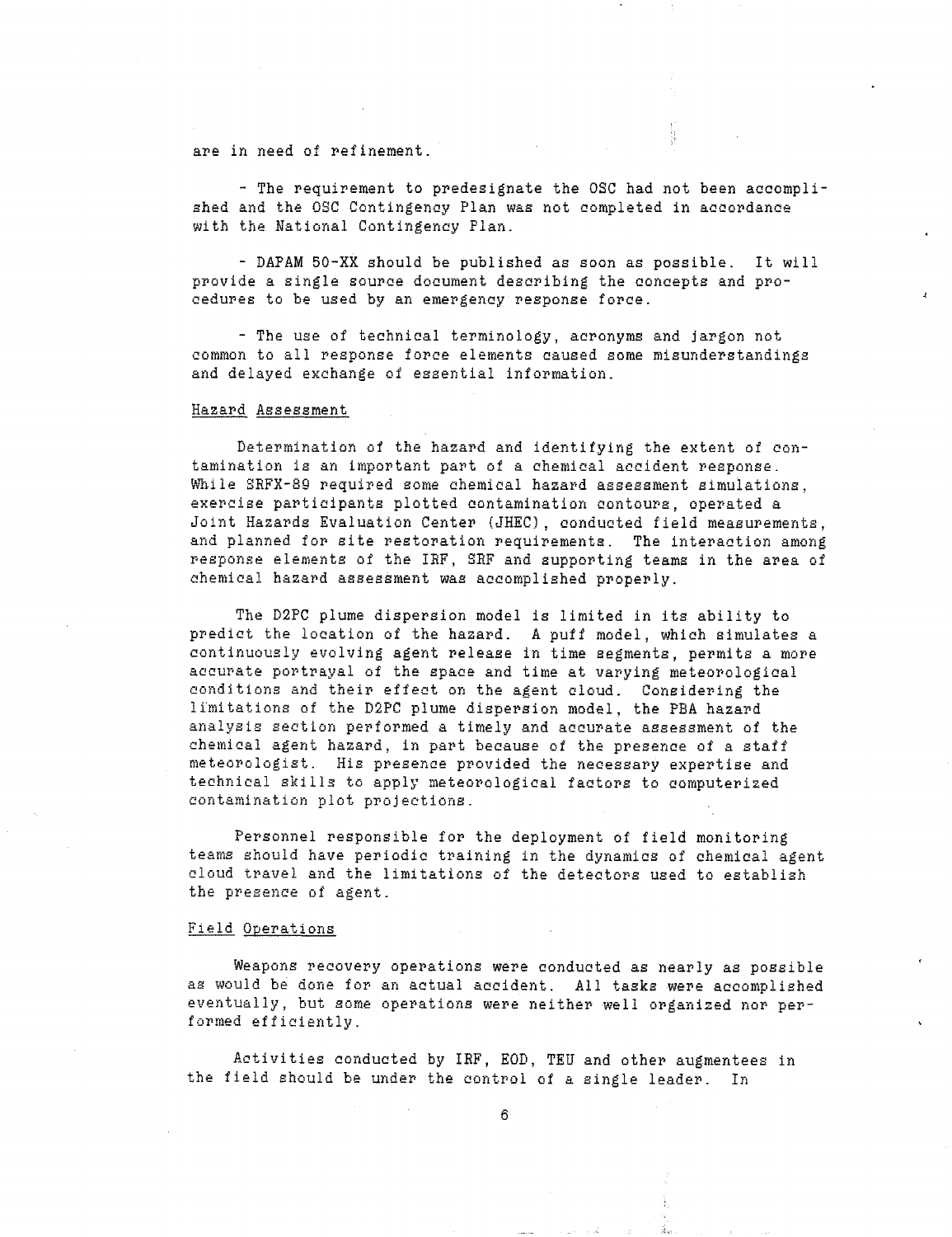addition, regulations, procedures and training for CAIRA must be standardized among AMC, FORSCOM and TRADOC.

#### Public Affairs

The proper handling of public concerns and media relations were critical aspects of public affairs play for SRFX-89. Opportunities to interact with the media were provided through the portrayals of press conferences, simulated TV and radio broadcasts, and media reports.

As in SRFX-87, SRFX-89 recognized that a chemical surety mission installation's Public Affairs Office (prior to SRF PAO augmentation) is not large enough to support the many requirements involved in responding to a chemical accident. PBA, however, has taken steps to address this problem by establishing memorandums of understanding (MOUs) with the local U.S. Army Corps of Engineers unit to provide Public Affairs support, and arranging for immediate administrative support augmentation to the local PAO from other arsenal offices.

The Joint Information Bureau (JIB) established at PBA was viewed as being strictly Army-oriented. Other federal, state and local agencies were not represented within the JIB, resulting in a poor flow of information to non-Army officials in the Off-Post Command Center, and lack of coordination of media releases.

The Department of the Army is responsible for the approval of all official public affairs releases emanating from an accident site. In an effort to expedite the release of these public affairs statements, DA accepted a verbal transcript of the release with a hard copy follow-up. This method enabled a more timely release of important information from crisis managers at the accident site to the general public.

#### Legal

Legal requirements, constraints and procedures influenced many critical actions. Claims processing and attention to legal responsibilities and liabilities for both on-post and off-post activities were some of the challenging areas in which the legal participants were exercised. The SRF legal staff handled a number of claims issues and other legal actions very efficiently.

Two issues require further attention. The legal basis for the establishment of a National Defense Area (NDA) should be more clearly defined and the consequences of administering life-saving antidotes should be accessed and incorporated into response planning.

#### Medical Health

As was the case in SRFX-87, heat stress remains a serious problem for response personnel working in protective gear. Twelve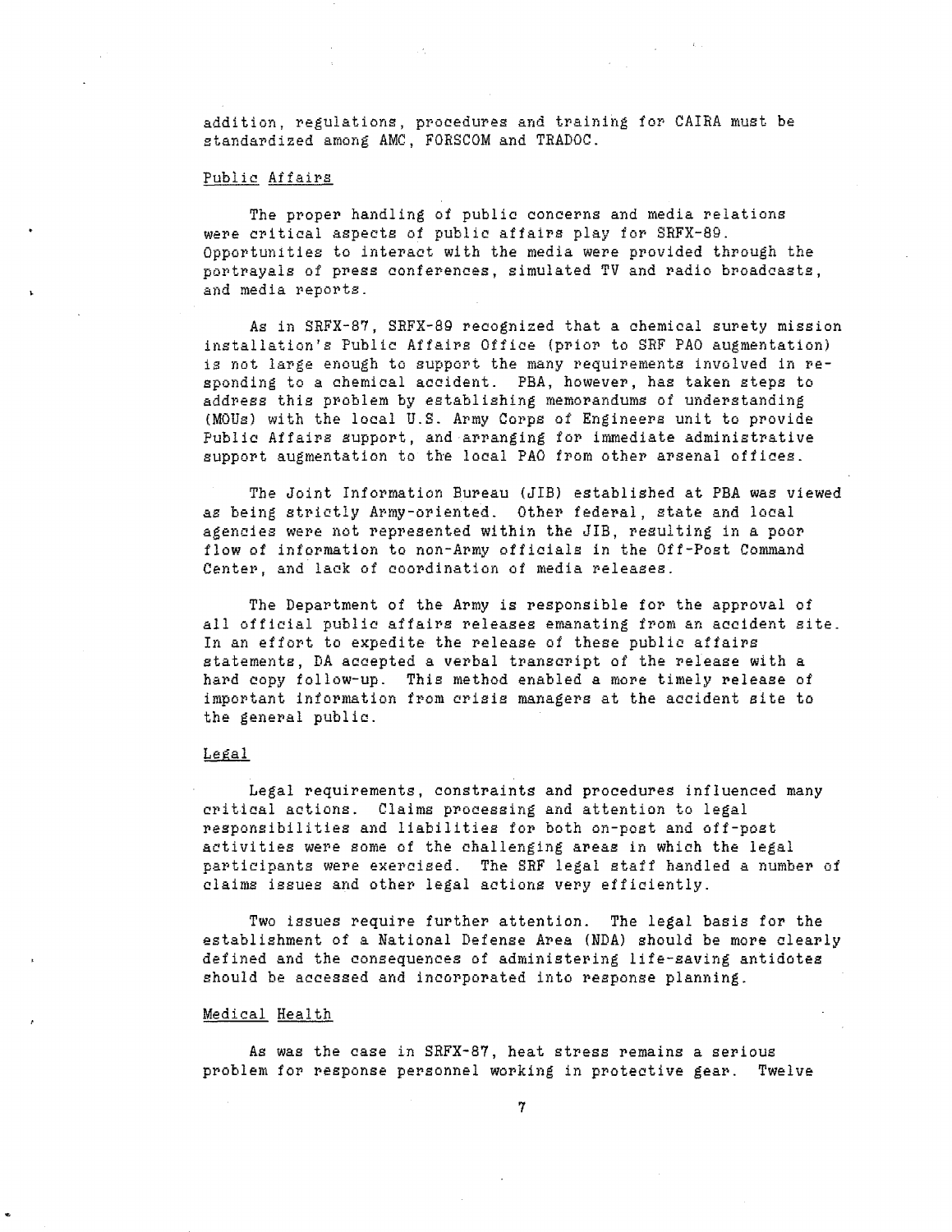persons suffered actual heat stress complications during the exercise. Work/rest cycles continue to be an area of confusion. The DA Surgeon General and the Department of the Army need to examine the issue of heat stress associated with a chemical protective posture.

A number of off-post medical personnel were trained in handling chemical casualties by the Army, **and** this was proven of great value by the excellent performance observed by those who were trained. This training should be provided to all health care facilities having external support agreements with chemical storage installations.

Decontamination of deceased casualties became a problem because there is no guidance on this subject. A plan was developed and agreed to by Army and non-Army players, but official policy is required.

The casualty prediction methodology currently in use at Pine Bluff Arsenal estimates seven on-post casualties if a maximum credible event occurs. The many casualties postulated during this exercise indicate a need for revision and standardization of this methodology to allow for more accurate prediction of the medical support requirements.

#### Security

 $\sigma \rightarrow 0$ 

Coordination and cooperation among military and civilian law enforcement agencies was excellent.

Areas which are in need of further attention include the need for a faster information flow to security forces investigating the event, and the need to ensure that security forces respond in the proper level of protective clothing.

PBA implemented a new and innovative method of providing credentials (badges) to response **personnel,** which proved to be extremely effective in expediting their access to the installation and work sites. Such a process (described in Volume II) should be implemented command wide as part of accident response planning.

#### Logistics

Logistical plans for acquiring local purchase items need to be reviewed to reduce the time needed for re-supply of basic items. Other military and federal agencies should be required to verify that they can provide the specific logistical support specified in the logistics response plan.

The IRF commander and SRF commander correctly gave logistical concerns a high priority. A "push-package" concept to provide immediate logistical support of hard to obtain resources to the installation was recommended by the pBA Commander.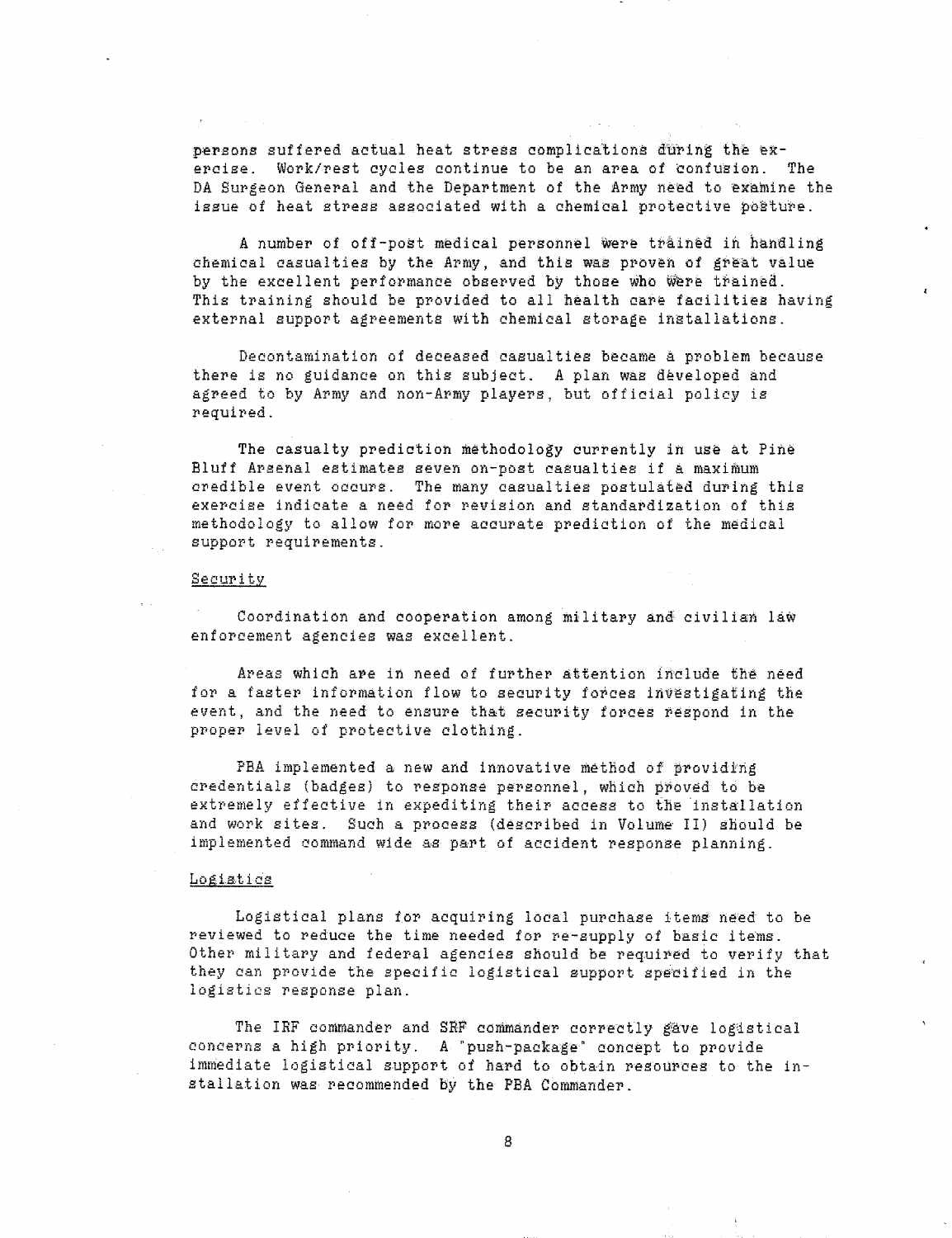#### Communications

PBA's communications assets were fully exercised in supporting the large-scale sustained emergency response operation. The scenario forced the IRF and SRF to consider what additional communications assets were needed, their availability, and measures to be taken to correct communications deficiencies.

Some of the communications challenges identified in this exercise were also identified in SRFX-87. These problems included an inadequate supply of radios, the threat of overloading telephone circuits, and the incompatibility of IRF radios with the radios used by the Explosive Ordnance Disposal detachment and the Technical Escort Unit. Communications support plans need to be improved.

#### Removal Operations

The concept of site restoration and the guidelines for site restoration and removal operations needs to be more clearly defined in Army doctrine.

There are no protocols, standards for clean-up, or authenticated procedures for the analysis of nerve agent GB in soil, water and various other matrices. It should also be noted that a similar condition exists for other stockpile chemical agents.

There are no quantitative or qualitative data to establish background levels for the more common hydrolysis or decontamination byproducts of GB in soil or water. Without definitive baseline data, a determination of environmental impact or potential hazard, if any, would be extremely difficult.

The planning for removal operations was complicated by the nonpersistent nature of the GB nerve agent, a physical characteristic which allowed for the bulk of the agent released to be reduced to very low levels within 24 hours. These remaining low levels of agent would have been very difficult to detect using current analytical monitoring instruments and techniques.

#### Non-Army Operations

The establishment of coordination, interaction and mutual support with other federal, state and local agencies constituted a major portion of exercise play. Full participation by state and local agencies presented realistic response opportunities, greatly enhanced the validation of the SRF's ability to respond to an accident involving a chemical agent, and served to identify several areas which need improvement.

The concept of an off-post mobile command center for use by non-Army personnel needs to be reviewed. There are certain pluses which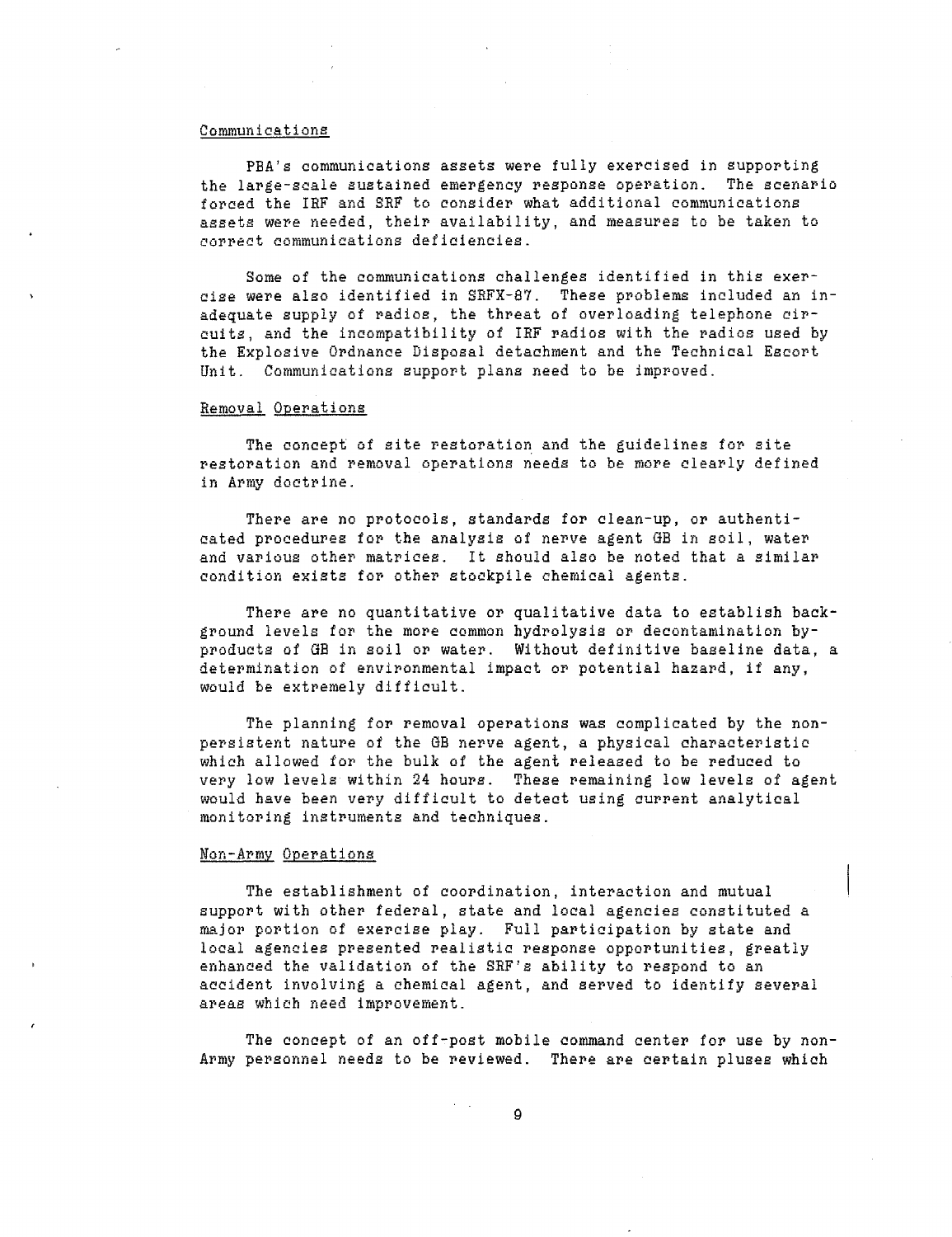can be gained by the establishment of a fixed facility, especially in the area of communication and information exchange. A fixed facility would also be more conducive to the conduct of briefings and coordination meetings.

The flow of information between the PbA EOC and the Off-Post Command Center was inadequate at times, in that there were delays in providing hazard analysis data to the Off-Post Command Center. Furthermore, the hazard plots generated at the Off-Post Command Center from the data provided were not clearly interpreted by all participants as to the level of contamination involved and the resultant effects, (e.g., 1% Lethality, No Deaths, and No Effects zones).

 $\frac{d}{dt}$ 

ia.

10